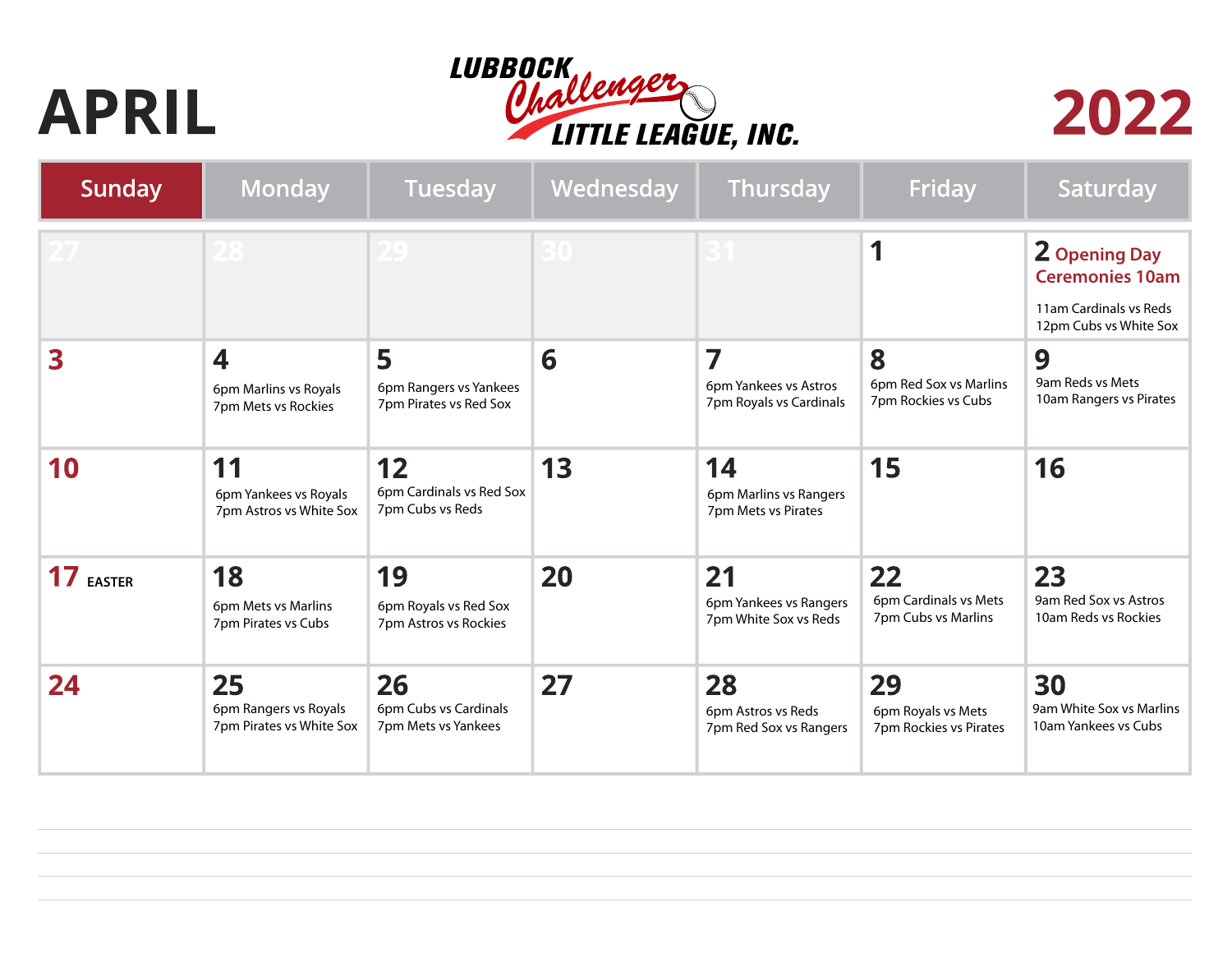## LUBBOCK<br>Ohallenge LITTLE LEAGUE, INC.

## **MAY**



| Sunday            | <b>Monday</b>                                                  | Tuesday                                                 | Wednesday        | Thursday                                              | Friday                                                   | Saturday                                            |
|-------------------|----------------------------------------------------------------|---------------------------------------------------------|------------------|-------------------------------------------------------|----------------------------------------------------------|-----------------------------------------------------|
|                   | $\overline{2}$<br>6pm Pirates vs Reds<br>7pm Rangers vs Astros | 3<br>6pm Mets vs Red Sox<br>7pm Marlins vs Rockies      | $\boldsymbol{4}$ | 5<br>6pm Cubs vs Royals<br>7pm Cardinals vs White Sox | 6<br>6pm Astros vs Pirates<br>7pm Mets vs Rangers        | 7<br>9am Red Sox vs Cubs<br>10am Reds vs Marlins    |
| 8                 | 9<br>6pm White Sox vs Yankees<br>7pm Rockies vs Cardinals      | 10<br>6pm Marlins vs Pirates<br>7pm Mets vs Astros      | 11               | 12<br>6pm Cardinals vs Reds<br>7pm Cubs vs Rangers    | 13<br>6pm Yankees vs Rockies<br>7pm White Sox vs Royals  | 14<br>9am Astros vs Marlins<br>10am Cubs vs Mets    |
| 15                | 16<br>6pm Pirates vs Cardinals<br>7pm Reds vs Yankees          | 17<br>6pm Rockies vs Royals<br>7pm Red Sox vs White Sox | 18               | 19<br>6pm Cubs vs Astros<br>7pm Cardinals vs Marlins  | 20<br>6pm White Sox vs Rangers<br>7pm Yankees vs Pirates | 21<br>9am Royals vs Reds<br>10am Rockies vs Red Sox |
| $22 \overline{)}$ | 23<br>6pm Marlins vs Yankees<br>7pm Astros vs Cardinals        | 24<br>6pm Pirates vs Royals<br>7pm White Sox vs Mets    | 25               | 26<br>6pm Rangers vs Rockies<br>7pm Reds vs Red Sox   | 27                                                       | 28                                                  |
| 29                | 30                                                             | 31<br>6pm Royals vs Astros<br>7pm Rockies vs White Sox  |                  | 6pm Rangers vs Cardinals<br>7pm Red Sox vs Yankees    |                                                          | <b>11am LCLL PARTY</b><br>at Maxey Park             |